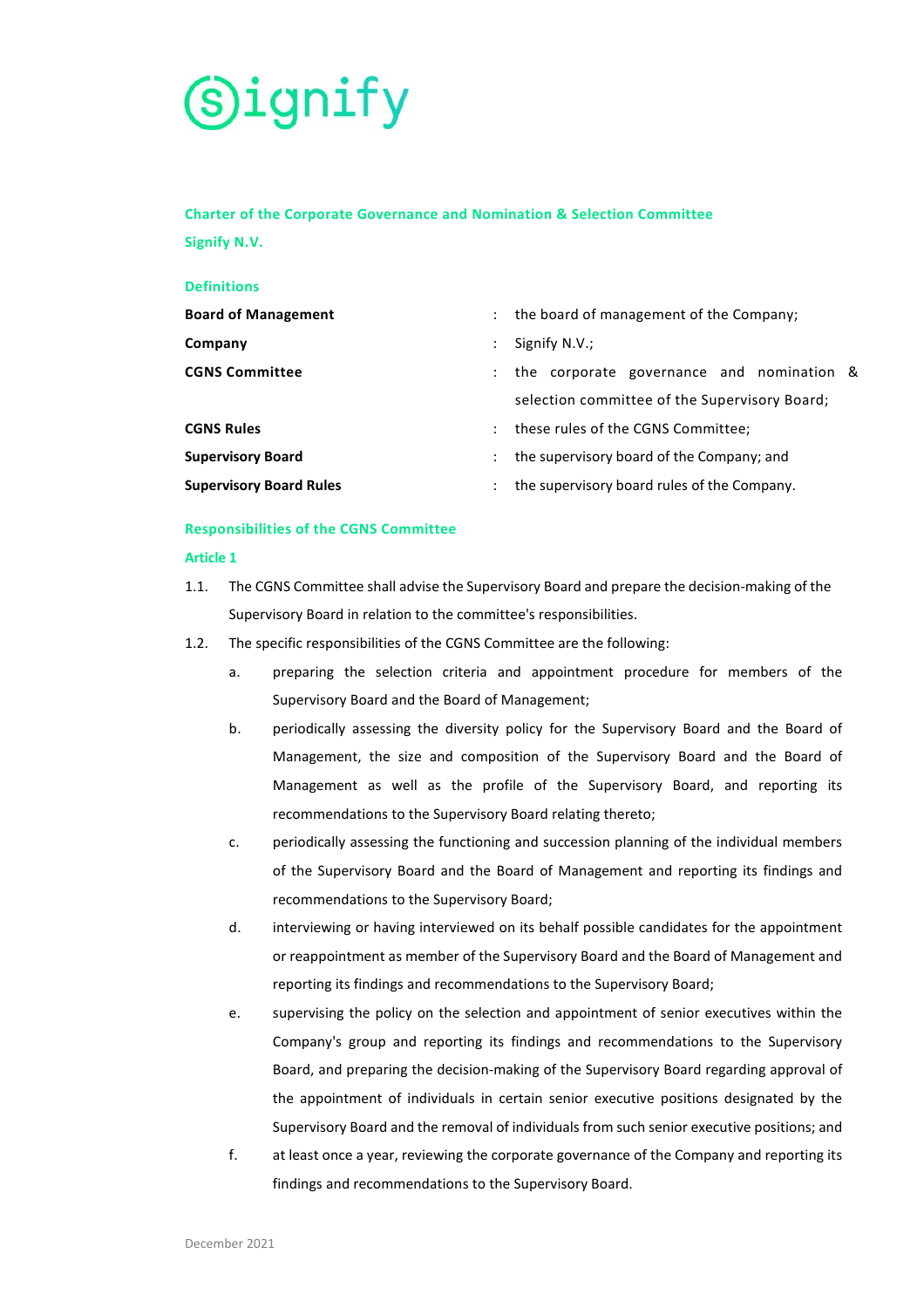1.3. The CGNS Committee will consult with the CEO (*chief executive officer*) of the Company and, if it so desires, other members of the Board of Management from time to time on the matters referred to in article 1.2.

#### **Composition of the CGNS Committee**

### **Article 2**

- 2.1. The members of the CGNS Committee, its chair and secretary shall be appointed by the Supervisory Board. The secretary does not need to be a member of the Supervisory Board.
- 2.2. The chair is primarily responsible for the proper functioning of the CGNS Committee. He/she shall act as the spokesperson of the CGNS Committee and shall be the main contact for the Supervisory Board.
- 2.3. Rules regarding the independence of members of the CGNS Committee must be complied with, unless they apply on a comply or explain basis and the non-compliance is explained.
- 2.4. All the members of the CGNS Committee must be independent within the meaning of article 9.4 of the Supervisory Board Rules, with the exception of no more than one member.
- 2.5. If a member of the CGNS Committee is or becomes aware of any circumstance which may reasonably impair or affect his/her independence or the perception of his/her independence, that member will inform the CGNS Committee promptly. The CGNS Committee will then consult with the Supervisory Board to determine whether there is sufficient cause for that member to resign from, or terminate his/her membership of the CGNS Committee.
- 2.6. In absence or inability of the chair, the members of the CGNS Committee may appoint another member to act as the chair.

#### **Meetings**

#### **Article 3**

- 3.1. The CGNS Committee meets whenever one or more of its members have requested such meeting and at least twice a year.
- 3.2. Meetings of the CGNS Committee are called in writing by or on behalf of the chair or in his/her absence or inability by another member of the CGNS Committee. The invitation to meetings must contain the agenda. Every member can suggest items for the agenda. The agenda and accompanying materials for the meeting must be sent to the members in good time before any meeting.
- 3.3. The CGNS Committee and/or its chair may request officers, external advisors of the Company's group or other parties to be present at a meeting of the CGNS Committee.
- 3.4. Meetings of the CGNS Committee are chaired by the chair and in his/her absence by another member of the CGNS Committee.
- 3.5. If a member of the CGNS Committee is frequently absent during meetings of the CGNS Committee, the chair of the CNGN Committee will discuss this with that member. If the chair of